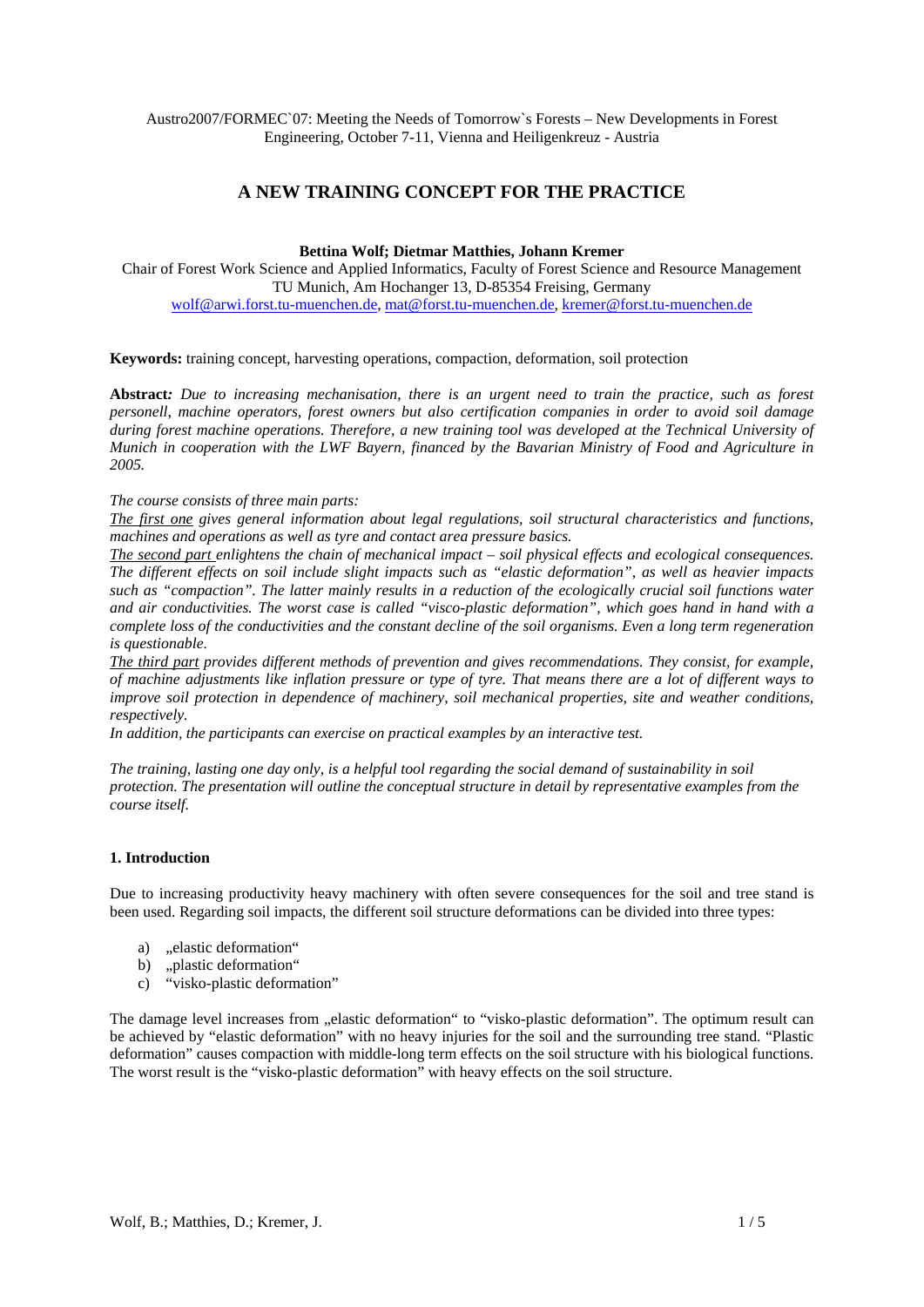

**Figure 1: The three different types of deformation. a. elastic deformation: only light marks of machine traffic; b. plastic deformation: compaction; c. visko-plastic deformation: heaviest impact with specific marks such as obligatory bulges besides the track** 

In order to avoid the last mentioned consequences the scientific knowledge about soil protection has to be transferred to the practice. Therefore a new training program was initiated by the Bavarian Ministry of Agriculture and Forestry in 2005/2006 and worked out by the Bavarian Forest Institute in cooperation with the Technical University Munich.

## **2. The training concept**

The entire course has a duration of one day. It addresses not only to the qualified forest personnel, but also all people involved in forest harvesting operations such as contractors. That presumes a different state of knowledge in dependence of the required person. The consequence was to concept a training course which is easily understandable for everyone.

The training concept comprises four main chapters which partly contain subdivisions:

- 1. German law regulations
- 2. basics in:
	- a. soil
	- b. machines
	- c. contact area pressure
- 3. impacts due to soil-machine interaction
- 4. Recommendations for environmentally sound forest operations regarding soil protection

The information is transported by power-point-sheets accompanied by demonstration objects. The last concerns especially the subject "soil". The idea was to design a teaching program, which could be held by teachers with differing background in soil and machine knowledge. Therefore the training course consists of a comprehensive power-point-manual with detailed information in soil as well as machine basics. The following figure gives an example.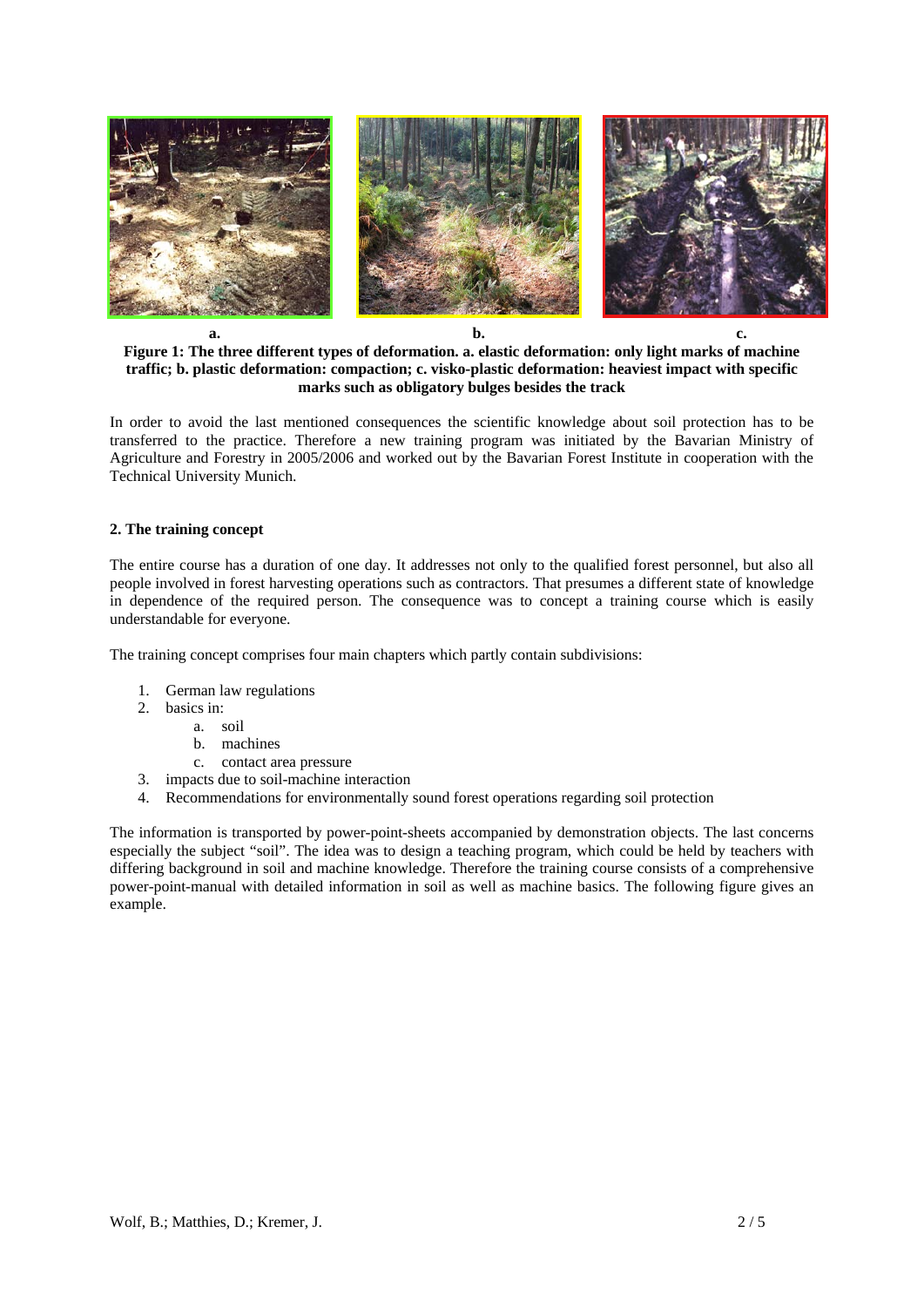|                                | 3 von 25<br>Das Problem - die Folgen<br>Merkmale                                                                                                                         |
|--------------------------------|--------------------------------------------------------------------------------------------------------------------------------------------------------------------------|
|                                | Merkmale                                                                                                                                                                 |
|                                | Die Verformungsatten sind an äußerlichen Merkmalen zu erkennen. Sie unterscheiden sich je-<br>doch such in ihren Auswirkungen suf die Bodenstruktur und ihre Funktionen. |
| - elastis che Verformung:      | meist rom Stollen- oder Stegabdrücke                                                                                                                                     |
|                                | organische Auflage nur verpresst.                                                                                                                                        |
|                                | kaum Verdichtung                                                                                                                                                         |
| - plastische Verformung:       | mark ante Spurein tiefung                                                                                                                                                |
|                                | organische Auflage versetzt                                                                                                                                              |
|                                | deufliche Verdichtung                                                                                                                                                    |
| - viskoplastis che Verformung: | Spurgleise mit randlicher Aufwölbung                                                                                                                                     |
|                                | organische Auflage und Mineralbo den verknetet.                                                                                                                          |
|                                | geringe Verdichtung, jedoch Oberflächenversiegelung                                                                                                                      |
|                                | Das Schadensrisiko steigt von der elastischen zur viskoplastischen Verformung an.<br>Die viskoplastische Verformung ist der bodenkundliche GAU!                          |
| Verformungsarten $\leftarrow$  | $\rightarrow$ Elastische Verformung                                                                                                                                      |

**Figure 2: An example out of the teaching material. It shows the different soil alterations and gives additional detailed information** 

Demonstration objects support the information, such as e.g. a regular sponge could help to illustrate the pore size distribution in soils.

The **first chapter** starts with an overview of the German legislation regarding soil protection, nature conservation and general forest regulations. This shows that machine traffic in forests is subject to special restrictions.

The **second chapter** gives comprehensive information regarding the soil properties, such as e.g. grain size distribution, texture and conductivity for water and air. Not only the soil is focussed but also the machine characteristics are explained in detail, such as the load index, the inflation pressure and the tyre width. These are the main influencing factors to the contact area pressure.



**Figure 3: Examples out of the second chapter. Each power-point-sheet is corresponding to the subdivisions soil, machines and contact area pressure.**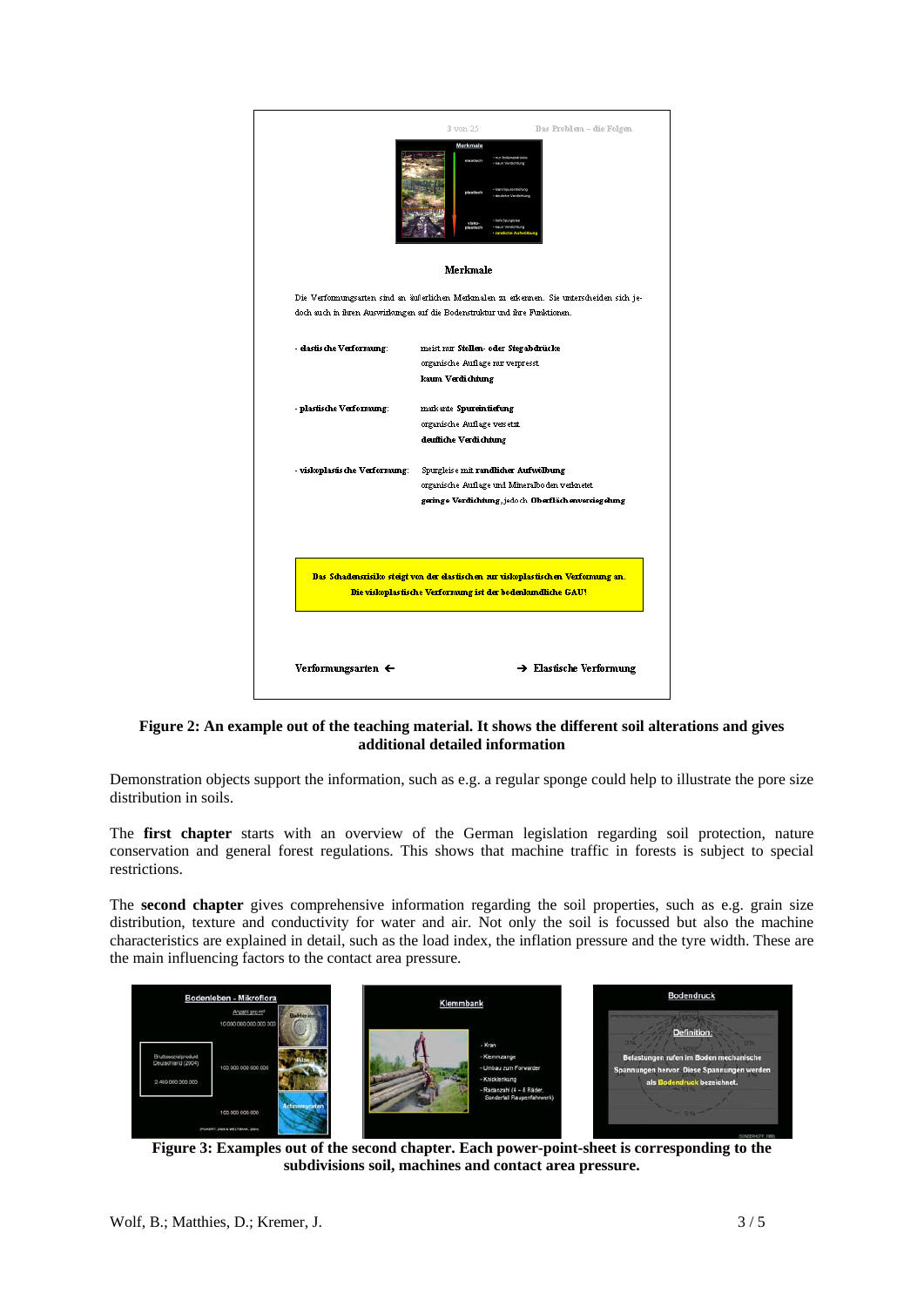The impact on soils and root system as a consequence of machine traffic is the subject of the **third chapter**. It gives an overview of the possible soil deformations, which are different in dependence of e.g. the soil moisture or the inflation pressure.

The range of **soil deformations** comprises light impacts such as the "elastic deformation", medium-heavy such as the "plastic deformation" and the heaviest impact like the "visko-plastic deformation". The consequences for the soil and also the root system range from short-term to irreversible. The "elastic deformation" is a only shortterm deformation, after been trafficked the soil gains back its original structure. The "plastic deformation" is a typical compaction with effects on the biological soil functions, mainly reductions in water and air conductivities (fig. 4, a). It is a middle to long-term deformation. The worst case is the "visko-plastic deformation" with a total loss of the biological soil functions (fig. 4, b). The consequence is a horizontal orientation of the pore system which nearly causes the complete loss of gas exchange and leads to anaerobic soil properties. Soil fauna, especially earthworms, the most important organisms for building up the soil structure, migrate or die.



**Figure 4: Impacts on soil and consequences for the remaining tree stand. a. plastic deformation; b. viskoplastic deformation** 

The main steering parameter is the soil moisture during forest operations. The higher the soil moisture of a given soil type the higher the risk of impact. Assigned to the different types of soil deformation, low soil moisture causes mainly "elastic deformation". With increasing soil moisture the soil alterations become more severe. Additional steering parameter are the Atterberg limits, which depend upon the plasticity of soils. Therefore a soil with a fine texture, such as clay, is highly sensitive to soil alterations compared to soils rich in skeleton.

Not only negative effects on the soil structure but also on the root system were expected. **Root damage** can be classified according to MENG (1978). The original classification was modified and one additional class was added: root breakage. The modified classification comprises five classes from simple bark peeling (classes 1, 2) beyond wood cracking (class 3) and splintering (class 4) to root breakage (class 5). Classes 1 and 2 are light impacts, affecting only the bark. Whereas classes 3 to 5 are greater impacts, that means infringements of the wooden body, which often implicates a high risk of fungal infection. Hence a loss in timber quality is expected. Wheeled machines and felastec tracks cause mostly classes 1 and 2, while steel tracks provoke predominantly classes 3-5. Figure 5 show typical injuries: the green coloured frames indicate injuries caused by wheeled machines, while the red coloured frames demonstrate characteristic caused by tracked machines.



**Figure 5: Root damage. Wheeled machines and felastec tracks cause minor injuries, such as bark peeling and squeezing; steel tracks cause greater impacts, especially infringements of the wooden body**